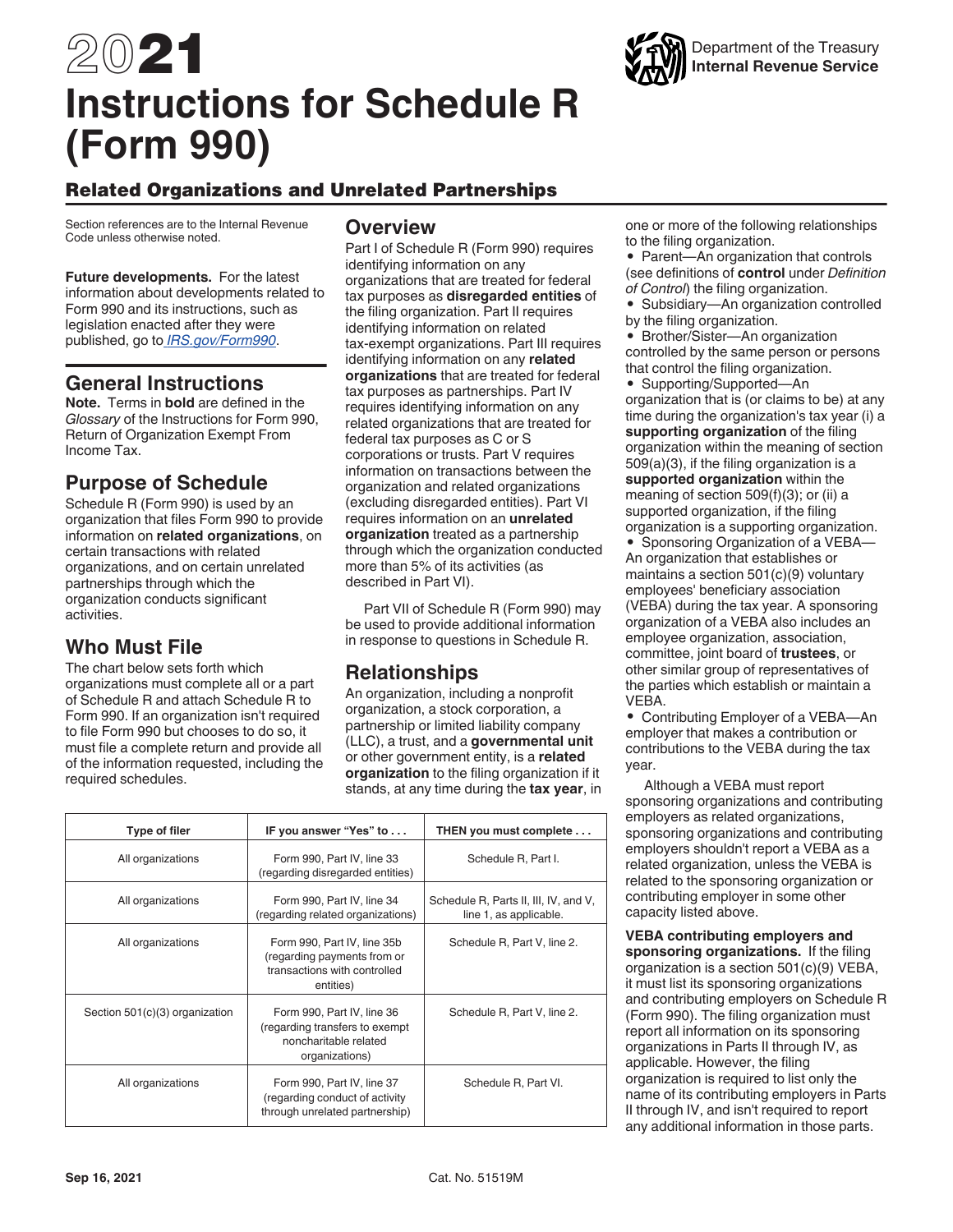The filing organization must also report its related transactions with sponsoring organizations and contributing employers in Part V, line 1, and, if applicable, line 2.

**Disregarded entity exception. Disregarded entities** are treated as related organizations for purposes of reporting on Schedule R (Form 990), Part I, but not for purposes of reporting transactions with related organizations in Part V, or otherwise on Form 990. A disregarded entity of an organization related to the filing organization is generally treated as part of the related organization and not as a separate entity. See *Appendix F* in the Instructions for Form 990.

**Bank trustee exception.** If the filing organization is a trust that has a bank or financial institution trustee that is also the trustee of another trust, the filing organization isn't required to report the other trust as a brother/sister related organization on the ground of common control by the bank or financial institution trustee.

# **Definition of Control**

**Related organizations.** For purposes of determining **related organizations**:

*Control of a nonprofit organization (or other organization without owners or persons having beneficial interests, whether the organization is taxable or tax exempt).* One or more persons (whether individuals or organizations) **control** a nonprofit organization if they have the power to remove and replace (or to appoint, elect, or approve or veto the appointment or election of, if such power includes a continuing power to appoint, elect, or approve or veto the appointment or election of, periodically or in the event of vacancies) a majority of the nonprofit organization's **directors** or trustees, or a majority of the members who have the power to elect a majority of the nonprofit organization's directors or trustees. Such power can be exercised directly by a (parent) organization through one or more of the (parent) organization's **officers**, directors, trustees, or agents, acting in their capacity as officers, directors, trustees, or agents of the (parent) organization. Also, a (parent) organization controls a (subsidiary) nonprofit organization if a majority of the subsidiary's directors or trustees are trustees, directors, officers, **employees**, or agents of the parent.

*Control of a stock corporation.* One or more persons (whether individuals or organizations) control a stock corporation if they own more than 50% of the stock (by voting power or value) of the corporation.

#### *Control of a partnership or LLC.*

One or more persons control a partnership if they own more than 50% of the profits interests or capital interests in the partnership (including an LLC treated as a partnership or **disregarded entity** for federal tax purposes, regardless of the designation under state law of the ownership interests as stock, membership interests, or otherwise). A person also controls a partnership if the person is a managing partner or managing member of a partnership or LLC which has three or fewer managing partners or managing members (regardless of which partner or member has the most actual control), or if the person is a general partner in a limited partnership which has three or fewer general partners (regardless of which partner has the most actual control). For this purpose, a "managing partner" is a partner designated as such under the partnership agreement, or regularly engaged in the management of the partnership.

*Control of a trust with beneficial interests.* One or more persons control a trust if they own more than 50% of the beneficial interests in the trust. A person's beneficial interest in a trust will be determined in proportion to that person's actuarial interest in the trust as of the end of the tax year.

In some situations, a named beneficiary may have no determinable interest in the trust. For instance, if Trust A allows the trustee to distribute income and principal in the trustee's sole discretion for 10 years to the then-living issue of X, with the remainder (if any) to Charity B, then Charity B has no interest in the trust that can be determined before the 10-year period is ended, and therefore doesn't control the trust for purposes of Form 990 and Schedule R.

See Regulations sections 301.7701-2, 3, and 4 for more information on classification of corporations, partnerships, disregarded entities, and trusts.

#### *Examples of control by multiple persons.*

**Example 1.** Organizations A and B each appoint one-third of the board members of Organizations C and D, and aren't otherwise related to Organizations C and D. Although neither Organization A nor Organization B is a parent of Organization C or Organization D, Organizations C and D are controlled by the same persons, and therefore are brother/sister related organizations with respect to each other.

*Example 2.* There are 1,000 individuals who are members of both Organizations E and F. The members elect the board members of both

Organizations E and F. Organizations E and F are brother/sister related organizations with respect to each other.

**Indirect control. Control** can be indirect. For example, if the filing organization controls Entity A, which in turn controls (under the definition of control in these instructions) Entity B, the filing organization will be treated as controlling Entity B. To determine indirect control through constructive ownership of a corporation, rules under section 318 apply. Similar principles apply for purposes of determining constructive ownership of another entity (a partnership or trust). If an entity (X) controls an entity treated as a partnership by being one of three or fewer partners or members, then an organization that controls X also controls the partnership.

*Example 1.* B, an exempt organization, wholly owns (by voting power) C, a taxable corporation. C holds a 51% profits interest in D, a partnership. Under the principles of section 318, B is deemed to own 51% of D (100% of C's 51% interest in D). Thus, B controls both C and D, which are therefore both related organizations with respect to B.

*Example 2.* X, an exempt organization, owns 80% (by value) of Y, a taxable corporation. Y holds a 60% profits interest as a limited partner of Z, a limited partnership. Under the principles of section 318, X is deemed to own 48% of Z (80% of Y's 60% interest in Z). Thus, X controls Y. X doesn't control Z through X's ownership in Y. Y is a related organization with respect to X, and (absent other facts) Z isn't.

*Example 3.* Same facts as in *Example 2*, except that Y is also one of three general partners of Z. Because Y controls Z through means other than ownership percentage, and X controls Y, in these circumstances, Z is a related organization with respect to X. The other general partners of Z (if organizations) aren't related organizations with respect to X, absent other facts.

*Example 4.* Organizations A, B, C, and D are nonprofit organizations. Organization A appoints the board of Organization B, which appoints the board of Organization C. A majority of the board members of Organization D are also board members of Organization A. Under these circumstances, Organizations B and D are directly controlled by Organization A, and Organization C is indirectly controlled by Organization A. Therefore, Organizations B, C, and D are subsidiaries of Organization A; Organization C is also a subsidiary of Organization B; and Organizations B and C have a brother/ sister relationship with Organization D.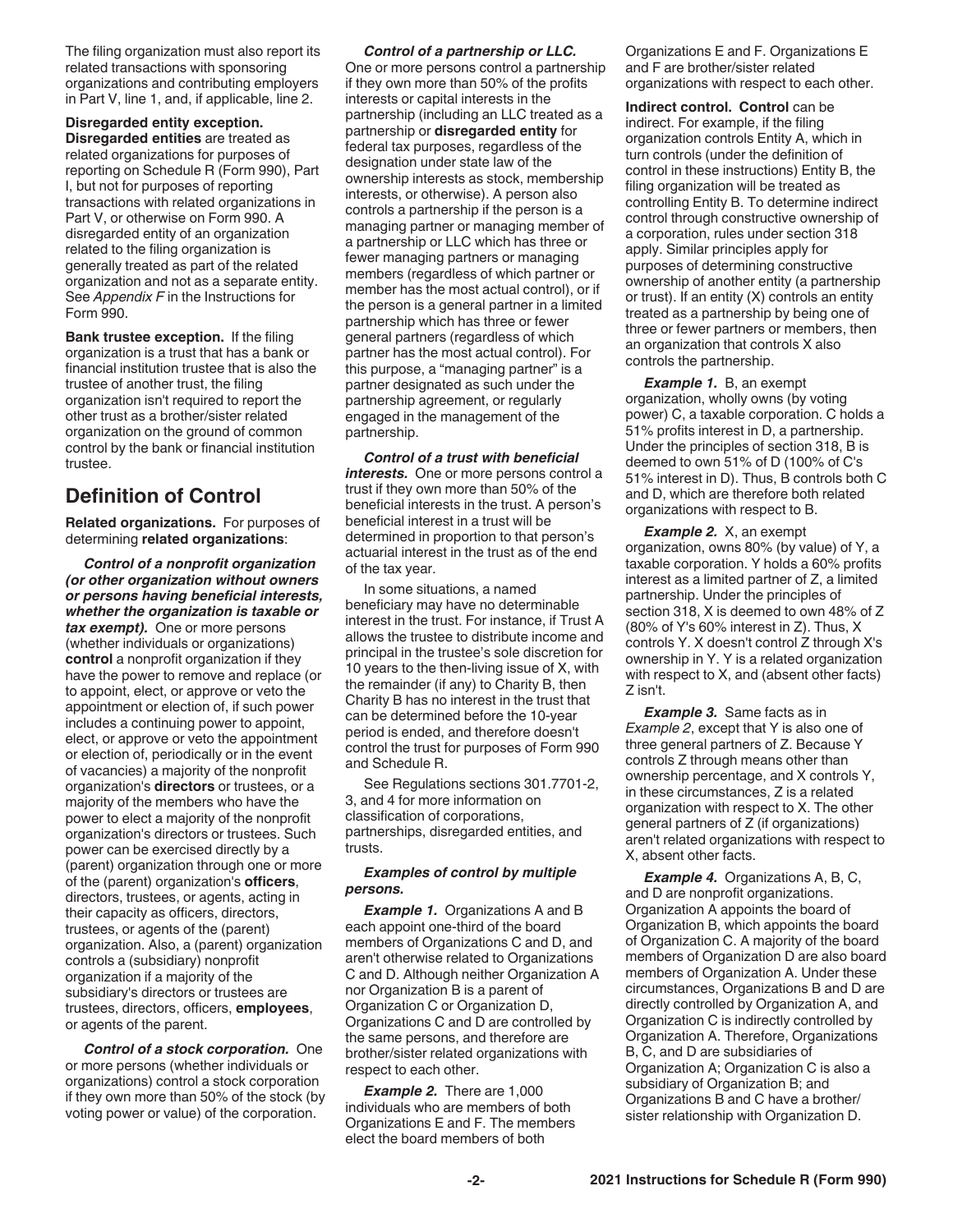*Example 5.* T, an exempt organization described in section 501(c)(3), owns 40% of the stock of U, a taxable C corporation. T and U each own 40% of the stock of V, another taxable C corporation. Under these facts, T and U aren't related organizations as parent/subsidiary because T doesn't own more than 50% of U's stock. Under section 318(a)(2)(C), none of U's holdings are attributed to T by virtue of T's ownership of U stock, because T owns less than 50% of U stock. Thus, T and V aren't related organizations as parent/subsidiary.

*Example 6.* Same facts as in *Example 5*, except that U is an S corporation. Under section 318(a)(5)(E), T constructively owns 16% of V through U (40% of U's 40% ownership of V), giving T a total ownership interest of 56% in V, and making T and V related organizations as parent/subsidiary.

*Example 7.* Same facts as in *Example 5*, except that T owns 50% of U's stock. T and U aren't related organizations as parent/subsidiary because T doesn't own more than 50% of U's stock. Under section 318(a)(2)(C), U's holdings are attributed to T by virtue of T's 50% ownership of U's stock. Thus, T constructively owns 20% of V through U (50% of U's 40% ownership of V), giving T a total ownership interest of 60% in V, and making T and V related organizations as parent/subsidiary.

**Example 8.** F is a 501(c)(3) public charity that appoints the governing body of G, another 501(c)(3) public charity. G is supported by H, a Type III supporting organization within the meaning of section 509(f)(1), but G doesn't control H. G and H are thus related organizations because of the supporting/supported relationship. Absent other facts, F and H aren't related organizations.

**Group exemption. Central organizations** and **subordinate organizations** of a **group exemption**  aren't required to be listed as **related organizations** in Schedule R (Form 990), Part II. All other related organizations of the central organization or of a subordinate organization are required to be listed in Schedule R (Form 990). The following rules apply.

• An organization that is a central or subordinate organization in a group exemption (whether filing an individual return or a **group return**) isn't required to list any of the subordinate organizations of the group in Part II.

• In the case of a group return, the central organization must attach a list of the subordinate organizations included in the group return in response to Form 990, page 1, item H(b). The central organization must list in Schedule R (Form 990), Parts II through IV the related

organizations of each subordinate organization other than (1) related organizations that are included within the group exemption, or (2) related organizations that the central organization knows to be included in another group exemption. If an organization isn't listed because it is known to be included in another group exemption, the central organization must explain in Part VII the relationship between its own group and members and the related organization known to be included in another group exemption (but you needn't include the names of such related organizations). • An organization that isn't included in a group exemption isn't required to list in Part II a related organization that is included in a group exemption. Similarly, an organization that is included in a group exemption isn't required to list in Part II a related organization that is included in another group exemption. In either case, the organization must explain in Part VII the relationship between it and the related

Even if a related organization isn't required to be listed in Part II of Schedule R (Form 990), the organization must report its transactions with the related organization in Part V, as required by the Part V instructions (for example, checking "Yes" to Part V, line 1b, if the organization made a grant to a related organization included in a group exemption, and reporting on Part V, line 2, the organization's receipt of interest or annuities from a **controlled entity** included in a group exemption), including listing the name of the related organization in Part V, line 2, column (a), for transactions that must be reported in line 2.

organization included in another group exemption (but you needn't include the names of such related organizations).

# **Specific Instructions**

### **Part I. Identification of Disregarded Entities**

Enter the details of each **disregarded entity** on separate lines of Part I.

**Column (a). Name, address, and EIN.**  Enter the full legal name and mailing address of the **disregarded entity**. Also enter the **employer identification number (EIN)** of the disregarded entity, if it has one.

*A disregarded entity generally must use the EIN of its sole member. An exception applies to employment taxes—for wages paid to employees of a disregarded entity, the disregarded entity must file separate employment tax returns and use its own EIN on such returns. See Regulations*  **TIP**

*sections 301.6109-1(h) and 301.7701-2(c) (2)(iv).*

**Column (b). Primary activity.** Briefly describe the primary activity of the **disregarded entity**.

**Column (c). Legal domicile.** List the U.S. state (or **U.S. possession**) or foreign country in which the **disregarded entity**  is organized (the state or foreign country whose law governs the disregarded entity's internal affairs).

**Column (d). Total income.** Enter the amount of the filing organization's total revenue reported in Form 990, Part VIII, line 12, column (A), attributable to the **disregarded entity**.

**Column (e). End-of-year assets.** Enter the amount of the organization's **total assets** reported in Form 990, Part X, line 16, column (B), attributable to the **disregarded entity**.

**Column (f). Direct controlling entity.**  Enter the name of the entity that directly controls the **disregarded entity**. For instance, if B is a disregarded entity of the filing organization, and if C is a disregarded entity of B, report B as the direct controlling entity of C. If the filing organization directly controls, enter its name.

# **Part II. Identification of Related Tax-Exempt Organizations**

For purposes of Schedule R (Form 990), treat **governmental units** and instrumentalities and **foreign governments** as tax-exempt organizations.

Enter the details of each **related organization** on separate lines of Part II.

**Column (a). Name, address, and EIN.**  Enter the related organization's full legal name, mailing address, and **EIN**.

**Column (b). Primary activity.** Briefly describe the primary activity of the **related organization**.

**Column (c). Legal domicile.** List the U.S. state (or **U.S. possession**) or foreign country in which the **related organization**  is organized. For a corporation, enter the state of incorporation (or the country of incorporation for a foreign corporation formed outside the United States). For a trust or other entity, enter the state whose law governs the organization's internal affairs (or the foreign country whose law governs for a **foreign organization** other than a corporation).

**Column (d). Exempt Code section.**  Enter the section that describes the related organization (for example, section 501(c)(3) for a **public charity**, section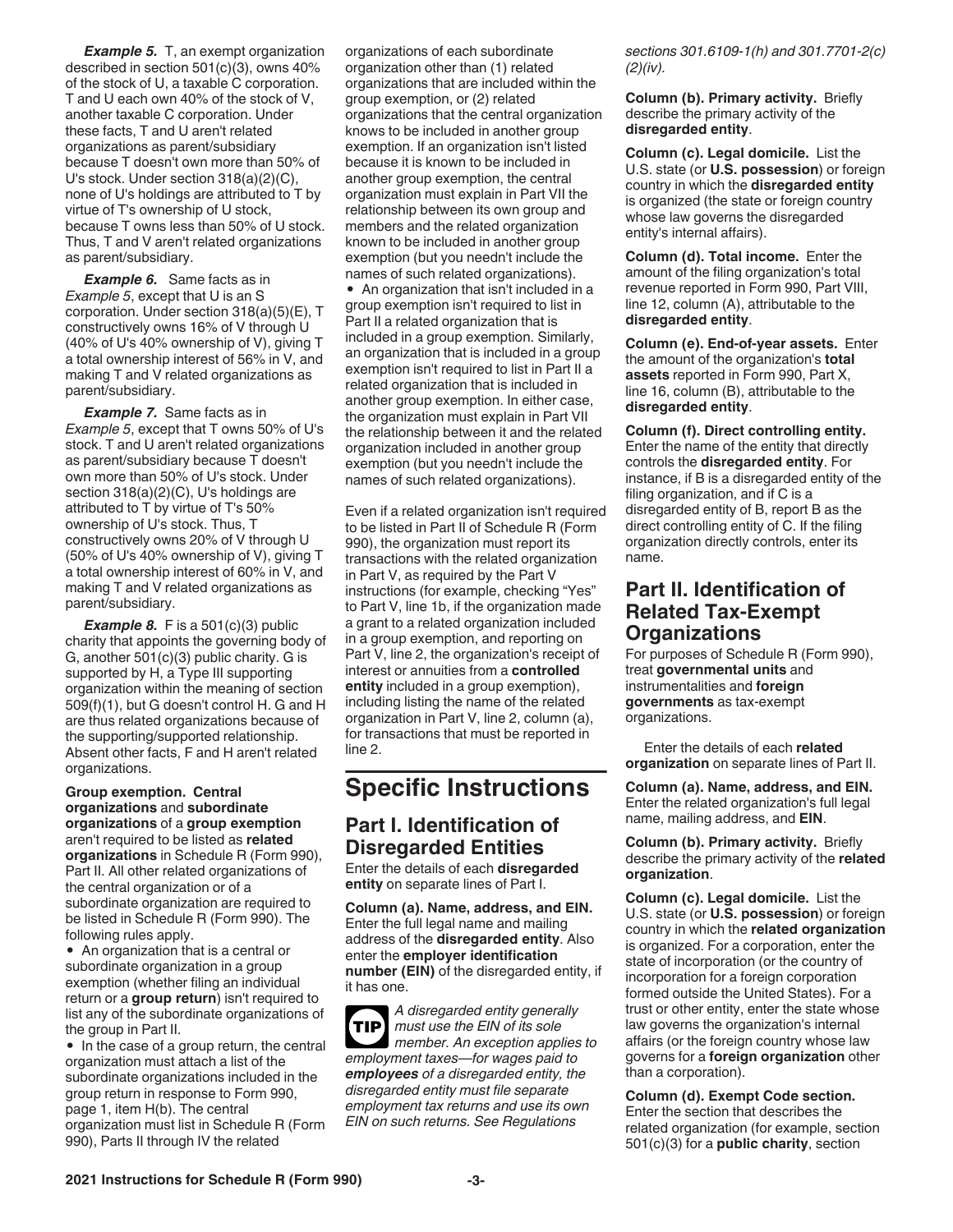501(c)(6) for a business league, or section 527 for a separate segregated fund). For purposes of Schedule R, an organization that claims exemption is treated as exempt. Also for purposes of Schedule R, treat as a section 501(c)(3) organization a related **foreign organization** recognized as a charity by the foreign country, or for which the filing organization has made a reasonable judgment (or has an opinion of U.S. counsel) that the foreign organization is described in section 501(c)(3). The filing organization isn't required to make or obtain such a determination for purposes of Schedule R. For **governmental units**, instrumentalities, and **foreign governments** that don't have a section 501(c) determination letter, leave blank.

**Column (e). Public charity status.** For a related section 501(c)(3) organization, report its **public charity** status, using the appropriate line number (lines 1 through 12d) corresponding to the public charity status checked on Schedule A (Form 990), Public Charity Status and Public Support, Part I. If the related organization is a **private foundation**, use the designation "PF." If the related organization is a section 509(a)(3) **supporting organization**, also indicate its type: I, II, III-FI, or III-O (for Type I, Type II, Type III functionally integrated, or Type III other, respectively).

For purposes of Schedule R, treat as a public charity a related **foreign organization** that hasn't been recognized as a section 501(c)(3) public charity by the IRS but for which the filing organization has made a good faith determination, based on an affidavit from the foreign organization or the opinion of counsel, that the foreign organization is the equivalent of a public charity. The filing organization isn't required to make or obtain such a determination for purposes of Schedule R; if it hasn't, leave column (e) blank.

**Column (f). Direct controlling entity.**  Enter the name of the entity (if any) that directly controls the related organization; otherwise, enter "N/A." If the filing organization directly controls, enter its name.

**Column (g). Section 512(b)(13) controlled entity.** Check "Yes" if the related organization is a **controlled entity** of the filing organization under section 512(b)(13). If not, check "No."

# **Part III. Identification of Related Organizations Taxable as a Partnership**

In this part, identify any **related organization** treated as a partnership for federal tax purposes. If the partnership is related to the filing organization by reason of being its parent or brother/sister and the filing organization isn't a partner or

member in the partnership, then complete only columns (a), (b), and (c), and enter " $N/A$ " in columns (d), (e), (f), (g), (i), and  $(k)$ .

Enter the details of each related organization on separate lines of Part III.

Some of the information requested in this part is derived from Schedule K-1 (Form 1065), Partner's Share of Income, Deductions, Credits, etc., issued to the organization. If the Schedule K-1 (Form 1065) isn't available, provide a reasonable estimate of the required information.

**Column (a). Name, address, and EIN.**  Enter the related partnership's full legal name, mailing address, and **EIN**.

**Column (b). Primary activity.** Briefly describe the primary business activity conducted, or product or service provided, by the related partnership (for example, investment in other entities, low-income housing, etc.).

**Column (c). Legal domicile.** List the U.S. state (or **U.S. possession**) or foreign country in which the related partnership is organized (the state or foreign country whose law governs the related partnership's internal affairs).

**Column (d). Direct controlling entity.**  Enter the name of the entity (if any) that directly controls the related partnership; otherwise, enter "N/A." If the filing organization directly controls, enter its name.

**Column (e). Predominant income.**  Classify the predominant type of

partnership income as: • Related;

- Unrelated; or
- Excluded from tax under section 512, 513, or 514.

In other words, enter which of the three types listed above is more prevalent than the others.

For classification purposes, use the definitions set forth in the instructions to the Statement of Revenue in Form 990, Part VIII, columns (B), (C), and (D).

#### **Column (f). Share of total income.**

Enter the dollar amount of the filing organization's distributive share of the related partnership's total income, in accordance with the organization's profits interest as specified by the partnership or LLC agreement, for the related partnership's **tax year** ending with or within the filing organization's tax year. Use the total amount reported by the related partnership on Schedule K-1 (Form 1065) for the partnership's tax year ending with or within the filing organization's tax year (total of Schedule K-1, Part III, lines 1 through 11 and 18, tax-exempt income).

**Column (g). Share of end-of-year assets.** Enter the dollar amount of the filing organization's distributive share of the related partnership's end-of-year **total assets**, in accordance with the organization's capital interest as specified by the partnership or LLC agreement, for the related partnership's **tax year** ending with or within the filing organization's tax year. Use Schedule K-1 (Form 1065) for the partnership's year ending with or within the organization's tax year to determine this amount by adding the organization's ending capital account to the organization's share of the partnership's liabilities at year end reported on the Schedule K-1.

**Column (h). Disproportionate allocations.** Check "Yes" if the interest of the filing organization as a partner of the partnership (or as a member of the LLC) in any item of income, gain, loss, deduction, or credit, or any right to distributions was disproportionate to the filing organization's investment in such partnership or LLC at any time during the filing organization's **tax year**. Otherwise, check "No."

**Column (i). Code V—UBI amount in box 20 of Schedule K-1 (Form 1065).**  Enter the dollar amount, if any, listed as the Code V amount (**unrelated business taxable income**) in box 20 of Schedule K-1 (Form 1065) received from the related partnership for the partnership's **tax year** ending with or within the filing organization's tax year. If no Code V amount is listed in box 20, enter "N/A."



*If the organization has reason to believe that the stated amount in box 20 is incorrect, it should* 

*consult with the partnership. The stated amount in box 20 isn't controlling with respect to the organization's unrelated business income tax liability.*

**Column (j). General or managing partner.** Check "Yes" if the filing organization was at any time during its **tax year** a general partner of a related limited partnership, or a managing partner or managing member of a related general partnership, LLC, or other entity treated as a partnership. Otherwise, check "No."

**Column (k). Percentage ownership.**  Enter the filing organization's percentage interest in the profits or in the capital of the related partnership, whichever is greater.

# **Part IV. Identification of Related Organizations Taxable as a Corporation or Trust**

In this part, identify any **related organization** treated as a C or S corporation or trust for federal tax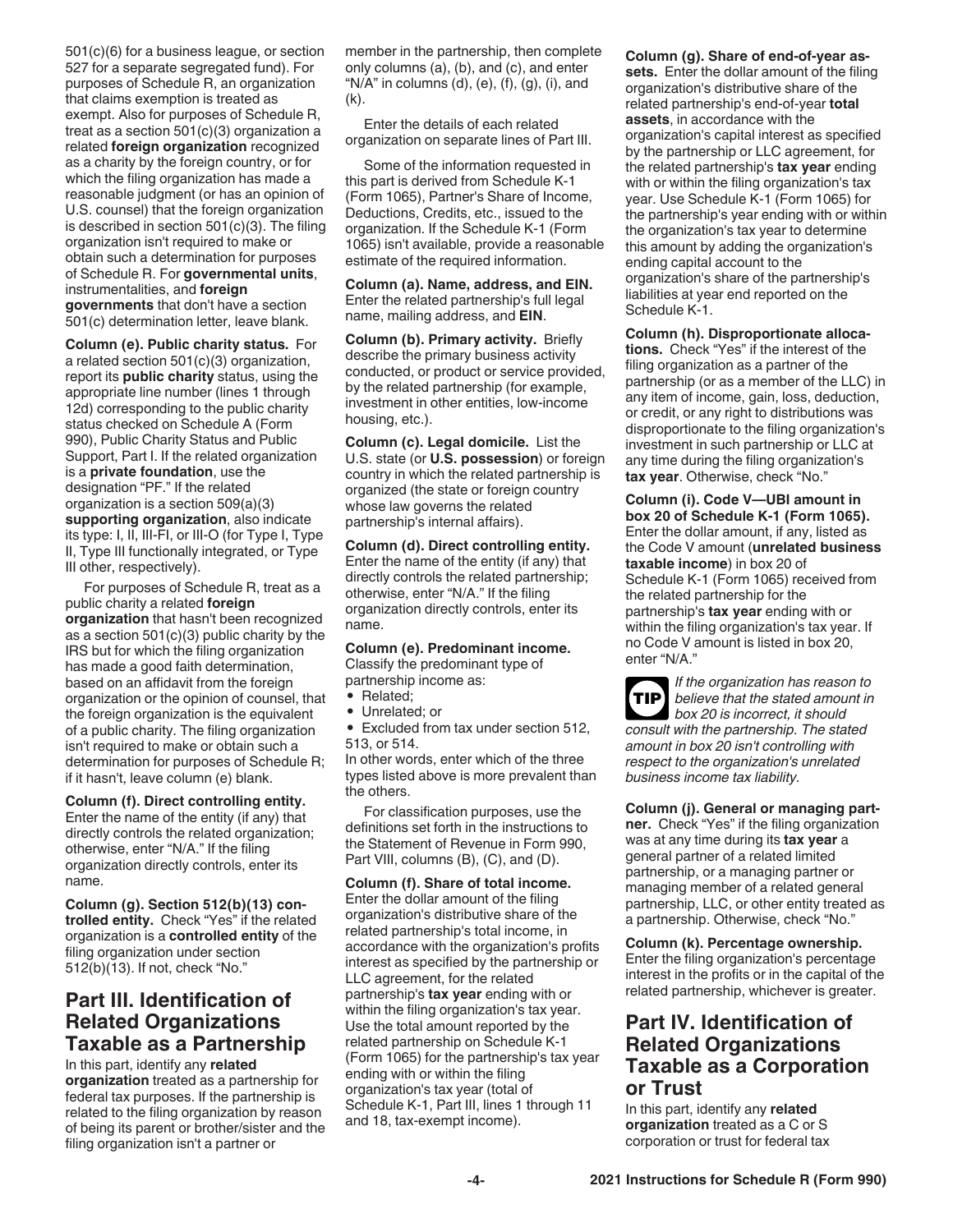purposes (such as a charitable remainder trust), other than a related organization reported as a tax-exempt organization in Part II of Schedule R (Form 990). If the corporation or trust is related to the filing organization as its parent or as a brother/ sister related organization, and the filing organization doesn't have an ownership interest in the corporation or trust, then complete only columns (a), (b), (c), and  $(e)$ , and enter "N/A" in columns  $(d)$ ,  $(f)$ ,  $(g)$ , and (h). Don't report trusts described within section 401(a).

Some of the information requested in this part is derived from Schedule K-1 (Form 1041), Beneficiary's Share of Income, Deductions, Credits, etc., or Schedule K-1 (Form 1120-S), Shareholder's Share of Income, Deductions, Credits, etc., issued to the organization. If the Schedule K-1 isn't available, provide a reasonable estimate of the required information.

Enter the details of each related organization on separate lines of Part IV.

**Column (a). Name, address, and EIN.**  Enter the related organization's full legal name, mailing address, and **EIN**.

**Column (b). Primary activity.** Briefly describe the primary business activity conducted, or product or service provided, by the **related organization** (for example, holding company, **management company**).

**Column (c). Legal domicile.** List the U.S. state (or **U.S. possession**) or foreign country in which the **related organization**  is organized. For a corporation, enter the state of incorporation (or the country of incorporation for a foreign corporation formed outside the United States). For a trust or other entity, enter the state whose law governs the organization's internal affairs (or the foreign country whose law governs for a **foreign organization** other than a corporation).

**Column (d). Direct controlling entity.**  Enter the name of the entity (if any) that directly controls the related organization; otherwise, enter "N/A." If the filing organization directly controls, enter its name.

**Column (e). Type of entity.** Use one of the following codes to indicate the tax classification of the related organization: C (corporation or association taxable under subchapter C), S (corporation or association taxable under subchapter S), or T (trust, including a split-interest trust).

**Column (f). Share of total income.** For a **related organization** that is a C corporation, enter the dollar amount of the organization's share of the C corporation's total income. To calculate this share, multiply the total income of the C corporation (as reported on its Form 1120, U.S. Corporation Income Tax Return) by the following fraction: the value of the filing organization's shares of all classes of stock in the C corporation, divided by the value of all outstanding shares of all classes of stock in the C corporation. The total income is for the related organization's **tax year** ending with or within the filing organization's tax year.

For a related organization that is an S corporation, enter the filing organization's allocable share of the S corporation's total income. Use the amount on Schedule K-1 (Form 1120-S) for the S corporation's tax year ending with or within the filing organization's tax year (Part III, lines 1 through 10, of Schedule K-1 (Form 1120-S)).

For a related organization that is a trust, enter the total income and gains reported on Part III, lines 1 through 8, of Schedule K-1 (Form 1041) issued to the filing organization for the trust's tax year ending with or within the filing organization's tax year.

*A section 501(c)(3) organization that is an S corporation shareholder must treat all allocations of income from the S corporation as unrelated business income, including gain on the disposition of stock.* **TIP**

**Column (g). Share of end-of-year assets.** Enter the dollar amount of the filing organization's allocable share of the **related organization's total assets** as of the end of the related organization's **tax year** ending with or within the filing organization's tax year. For related C and S corporations, this amount is determined by multiplying the corporation's end-of-year total assets by the fraction described in column (f). For related trusts, this amount corresponds to the filing organization's percentage ownership in the trust.

**Column (h). Percentage ownership.**  For a **related organization** taxable as a corporation, enter the filing organization's percentage of stock ownership in the corporation (total combined voting power or total value of all outstanding shares, whichever is greater). For a related S corporation, use the percentage reported on Schedule K-1 (Form 1120-S) for the year ending with or within the filing organization's **tax year**. For a related organization taxable as a trust, enter the filing organization's percentage of beneficial interest. In each case, enter the percentage interest as of the end of the related organization's tax year ending with or within the filing organization's tax year.

**Column (i). Section 512(b)(13) controlled entity.** Check "Yes" if the **related organization** is a **controlled entity** of the filing organization under section

512(b)(13). If not, check "No."

**Split-interest trusts.** If the related organization is a split-interest trust described in section 4947(a)(2), the organization may enter in column (a) the term "Charitable remainder trust," "Charitable lead trust," or "Pooled income fund," as appropriate, instead of the trust's name, EIN, or address. If the organization was related to more than one of a certain type of related split-interest trust during the tax year, it should enter the number of that type of trust in parentheses after the name. For instance, if the organization had two related charitable remainder trusts and three related charitable lead trusts, it should enter "Charitable remainder trusts (2)" on one line of column (a) and "Charitable lead trusts (3)" on another line in column (a). The organization may leave columns (e), (f), (g), and (h) blank for these lines. Use Part VII if the organization needs space to provide additional information for columns (b), (c), (d), or (i).

# **Part V. Transactions With Related Organizations**

**Line 1.** Check "Yes" in the appropriate boxes of line 1 if the filing organization engaged in any of the transactions listed in Part V with any **related organizations**  (other than disregarded entities listed in Part I). A single transaction may be described by and reported in more than one line. A "transfer," for purposes of Part V, lines 1r and 1s, includes any conveyance of funds or property not described in lines 1a through 1q, whether or not for consideration, such as a merger with a related organization.

**Line 2.** The filing organization must report on this line any of the following transactions that it engaged in with a **controlled entity** of the filing organization, as defined in section 512(b)(13), during the **tax year**.

• All transactions described in line 1a, which includes all receipts or accruals of interest, annuities, royalties, or rent from a controlled entity under section 512(b)(13), regardless of amount.

• Any other type of transaction, described in lines 1b through 1s, with controlled entities, if the amounts involved during the tax year between the filing organization and a particular controlled entity exceed \$50,000 for that type of transaction.

Section 501(c)(3) organizations must also report on line 2 transactions described in Part V, lines 1b through 1s, that they engaged in with related tax-exempt organizations not described in section 501(c)(3) (including section 527 political organizations), if the amounts involved during the tax year between the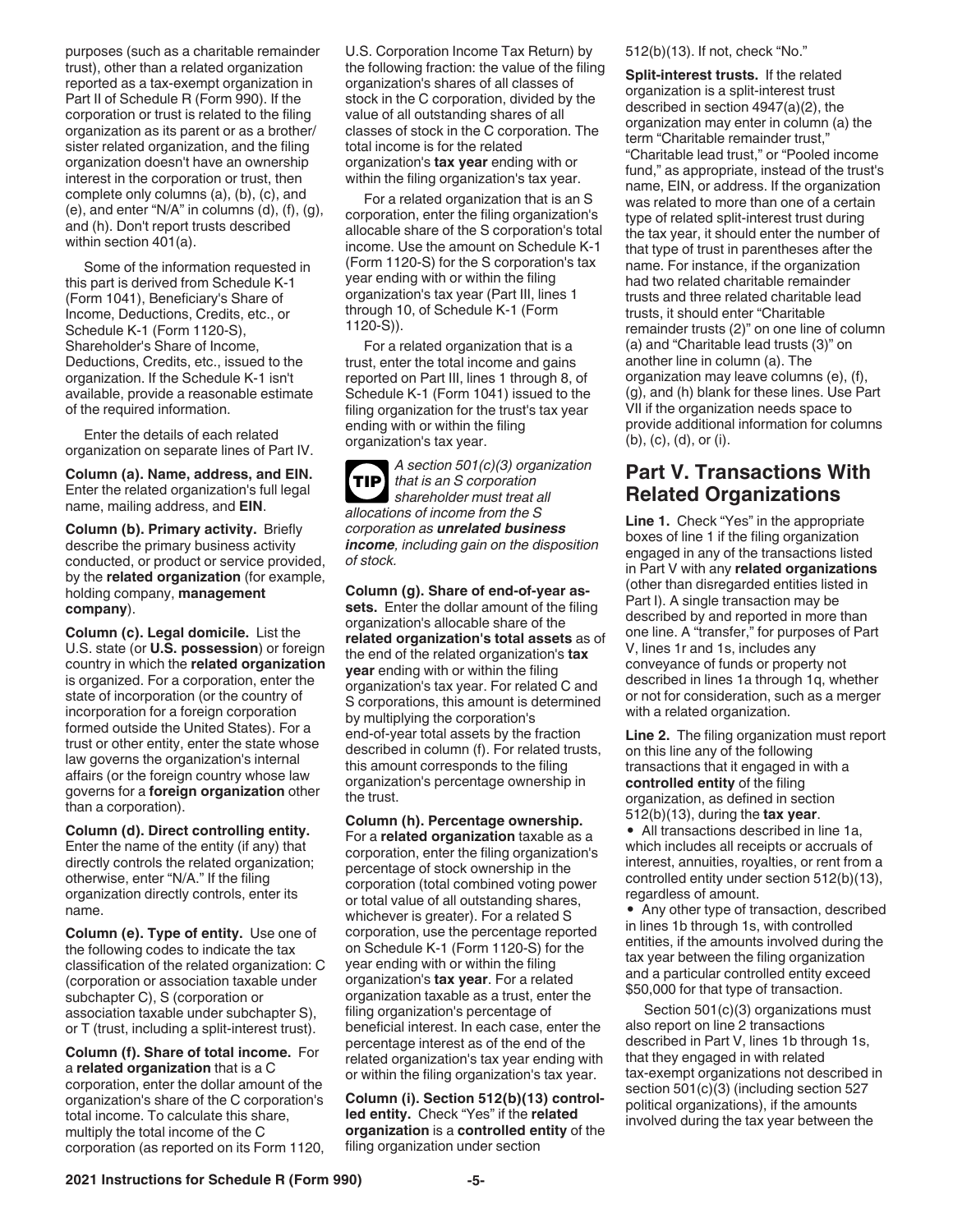filing organization and a particular related tax-exempt organization exceed \$50,000.

Enter the details of each related organization and each transaction type on a separate line of the table. Transactions of a specified type, described in lines 1b through 1s, with a particular organization don't need to be reported if the total amount of transactions of such type during the tax year didn't exceed \$50,000.

**Column (a). Name of related organization.** Enter the full legal name of the **related organization**.

**Column (b). Transaction type (a–s).**  Enter the transaction type (lines 1a through 1s). Aggregate all transactions of the same type with the same related organization.

**Column (c). Amount involved.** The amount involved in a transaction is the **fair market value** of the services, cash, and other assets provided by the filing organization during its **tax year**, or the fair market value received by the filing organization, whichever is higher, regardless of whether the transaction was entered into by the parties in a prior year. Any reasonable method for determining such amount is acceptable.

**Column (d). Method of determining amount involved.** Describe the method used to determine the value of the services, cash, and other assets reported in column (c).

**Split-interest trusts.** If the organization engaged in a type of transaction reportable in Part V, line 2, with one or more split-interest trusts described in section 4947(a)(2), the organization may enter in column (a) the term "Charitable remainder trust," "Charitable lead trust," or "Pooled income fund," as appropriate, instead of the trust's name. For instance, if the organization carried a \$100,000 liability for a loan it received from a related charitable lead trust, it should enter "Charitable lead trust" in column (a), transaction type "e" in column (b), and "\$100,000" in column (c). Multiple transactions of the same type with the same type of split-interest trust may be aggregated on the same line, with the number of each type of trust listed in parentheses. For instance, if the organization received \$60,000 from one related charitable remainder trust as payment for investment services and \$70,000 from another related charitable remainder trust as payment for investment services during the tax year, it may enter "Charitable remainder trusts (2)" in column (a), transaction type "l" in column (b), and "\$130,000" in column (c).

#### **Part VI. Unrelated Organizations Taxable as a Partnership**

In this part, provide information on any **unrelated organization** (an organization that isn't a related organization with respect to the filing organization) that meets all of the following conditions.

1. The unrelated organization is treated as a partnership for federal tax purposes (S corporations are excluded).

2. The filing organization was a partner or member of the unrelated partnership at any time during the filing organization's **tax year**.

3. The filing organization conducted more than 5% of its activities, based on the greater of its **total assets** at the end of its tax year or its total revenue for its tax year, through the unrelated partnership.

In determining the percentage of the filing organization's activities as measured by its total assets, use the amount reported on Form 990, Part X, line 16, column (B), as the denominator, and the filing organization's ending capital account balance for the partnership tax year ending with or within the filing organization's tax year as the numerator (the amount reported on Schedule K-1 (Form 1065) can be used). In determining the percentage of the filing organization's activities as measured by its total revenue, use the amount reported on Form 990, Part VIII, line 12, as the denominator, and the filing organization's distributive share of the partnership's gross revenue for the partnership tax year ending with or within the filing organization's tax year as the numerator.

*Example.* X, a section 501(c)(3) organization, is a partner of Y, an unrelated partnership, which conducts an activity that constitutes an **unrelated trade or business** with respect to X. X's distributive share of Y's total income is \$60,000 for Y's tax year ending with or within X's tax year. X has an ending capital account balance in Y of \$120,000 as reported on Schedule K-1 (Form 1065). X's total revenue and total assets for its tax year are \$1,000,000 and \$1,200,000, respectively. Because X's total assets exceed X's total revenue for its tax year, X must consider total assets in determining whether X conducted more than 5% of its activities through Y for X's tax year. X conducted 10% of its activities through Y, as measured by X's total assets (\$120,000/\$1,200,000), and thus must identify Y in Schedule R (Form 990), Part VI, and provide the required information. If, instead, X's total revenue for its tax year was \$1,300,000, then total revenue would be considered rather than total assets; X's activities conducted through Y, as measured by X's total revenue

(\$60,000/\$1,300,000), wouldn't be greater than 5% of X's total activities, and therefore X wouldn't be required to identify Y in Schedule R (Form 990), Part VI.

Disregard the unrelated partnerships that meet both of the following conditions.

1. 95% or more of the filing organization's total revenue from the partnership for the partnership's tax year ending with or within the organization's tax year is described in sections 512(b)(1)–(3) and (5), such as interest, dividends, royalties, rents, and capital gains (including unrelated debt-financed income).

2. The primary purpose of the filing organization's investment in the partnership is the production of income or appreciation of property and not the conduct of a section 501(c)(3) charitable activity such as program-related investing.

Enter the details of each organization on separate lines of Part VI.

Some of the information requested in this part is derived from Schedule K-1 (Form 1065) issued to the organization. If the Schedule K-1 isn't available, provide a reasonable estimate of the required information.

**Column (a). Name, address, and EIN.**  Enter the unrelated partnership's full legal name, mailing address, and **EIN**.

**Column (b). Primary activity.** Briefly describe the primary business activity conducted, or product or service provided, by the unrelated partnership.

**Column (c). Legal domicile.** List the U.S. state (or **U.S. possession**) or foreign country in which the unrelated partnership is organized (the state or foreign country whose law governs the unrelated partnership's internal affairs).

#### **Column (d). Predominant income.**

Classify the predominant type of income as:

- Related;
- Unrelated; or

• Excluded from tax under section 512, 513, or 514.

In other words, enter one of the three types of income listed above that is more prevalent than the others. For classification purposes, use the definitions set forth in the instructions to the Statement of Revenue in Form 990, Part VIII, columns (B), (C), and (D).

**Column (e). Section 501(c)(3) partners.** Check "Yes" if all the partners of the unrelated partnership (or members of the LLC) are section 501(c)(3) organizations or **governmental units** (or wholly owned subsidiaries of either). Otherwise, check "No."

**Column (f). Share of total income.**  Enter the dollar amount of the filing